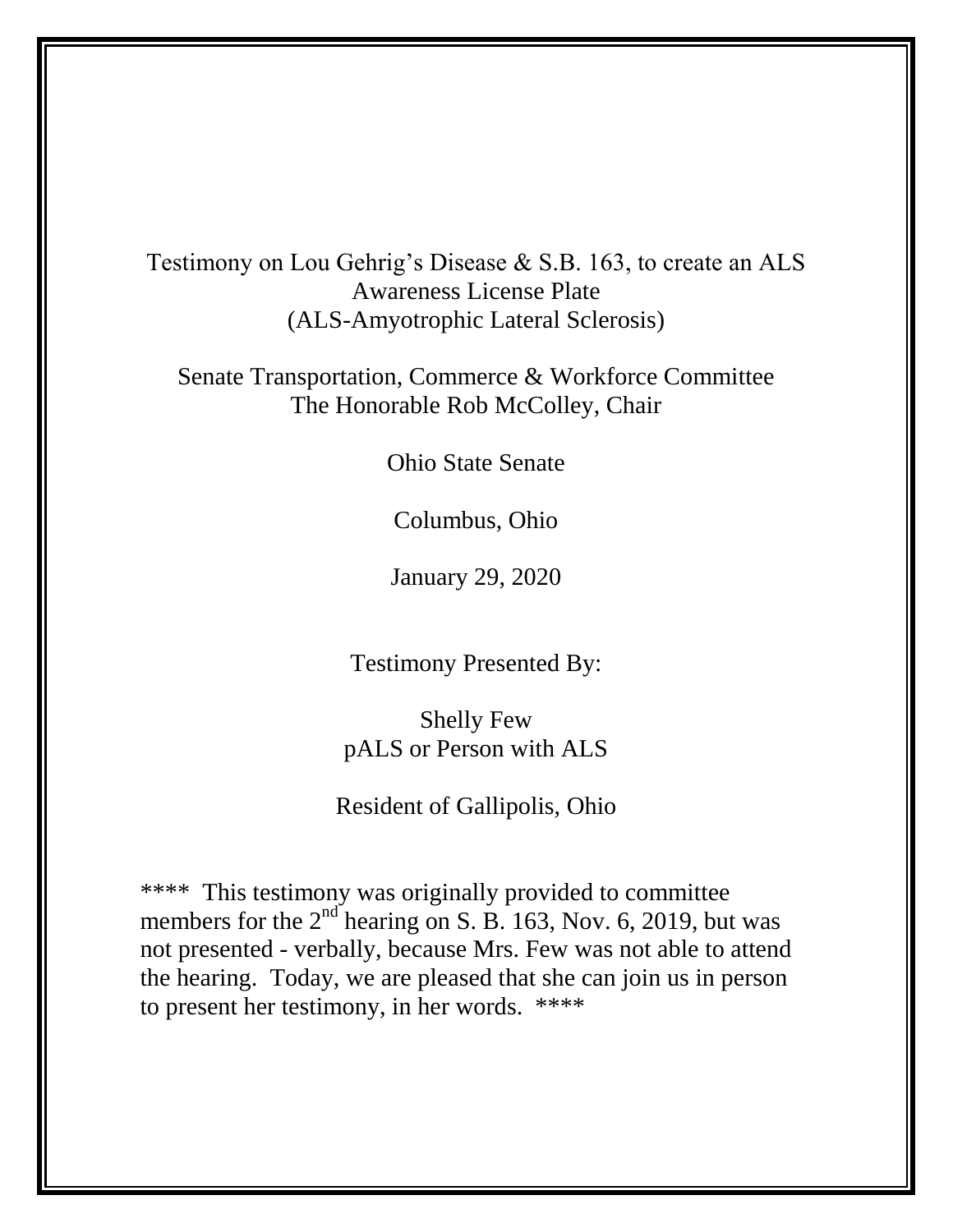Thank you Chairman McColley and Committee Members for providing the opportunity to speak about ALS today and explain to you why Senate Bill 163 is so important to the ALS Community. I was fortunate to have the opportunity to testify in May last year on similar legislation before the House Transportation Committee – House Bill 227.

In the fall of 2015 I started having trouble walking. An app on my phone proved that my mile walk was a whole six minutes slower than it had been just months before. By the time I got in to see my physician, I could no longer do a calf raise on my left leg. The doctor ran tests and referred me to a neurologist. Despite my complaints of weakness, the healthcare team all agreed that I was quite strong and that my problem was a bulging disk in my lumbar region. I questioned how such a problem could cause so much weakness, but no pain. Yet, I agreed to physical therapy, hoping it would help. Despite nearly two years of going to specialists and many rounds of physical therapy, I was getting nowhere. I am a nurse by profession and in April 2018, while accompanying a patient to a doctor's appointment, I fell in the parking lot and could not get up. I had to crawl to a tree to get off the ground. I knew it was no longer safe for me to work as a home health nurse. At the end of April, I had to take a leave of absence from work. On May 22, 2018, my husband and I sat in a small hospital room as the doctor stammered through the words that would change our lives forever - - "You have ALS."

As my family and I struggled emotionally with this diagnosis, the reality of the financial impact soon set in. My leave from work would not be temporary – it would be permanent. My husband has a good job but with two sons in college and us in our mid-forties, we were not prepared for the expenses. I immediately applied and was approved for social security disability. The 5-month waiting period for payments to begin seemed like years. I felt like a burden to my family. Not only was I not contributing to the household budget, I was costing us money for the equipment and modifications that I needed. \$500 for leg braces, \$1,400 for a ramp, gas money and hotel charges for out-of-town doctor's visits. The expenses were and are, never ending. We didn't know how we would cope.